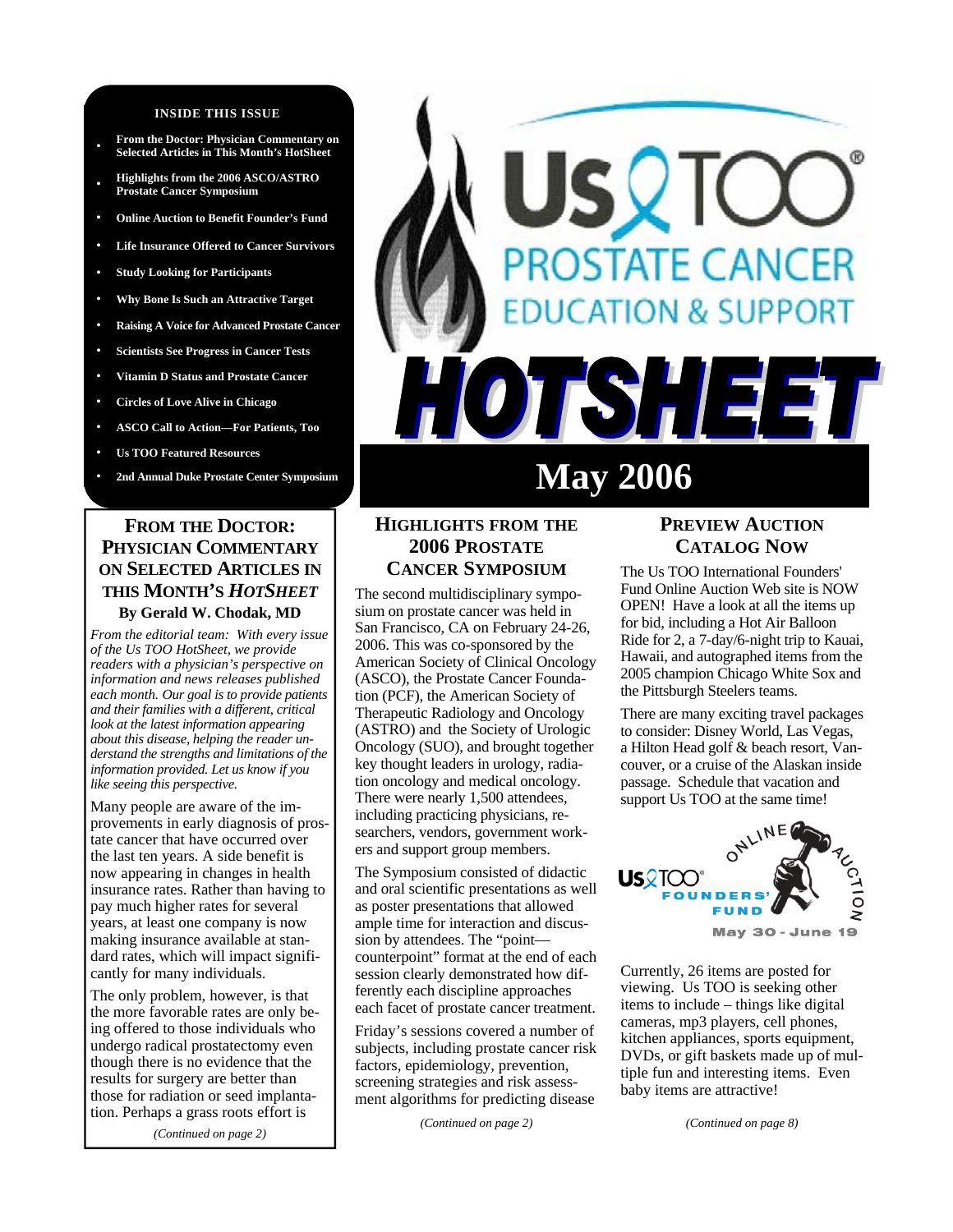#### **US TOO INTERNATIONAL**

has received Charity Navigator's highest rating for sound fiscal management. Less than a quarter of the charities in America receive this exceptional rating.



THE US TOO PROSTATE CANCER HOT SHEET IS MADE POSSIBLE BY CHARITABLE CONTRIBUTIONS FROM

## *PEOPLE LIKE YOU!*

ITEMS CONTAINED IN US TOO PUBLICATIONS ARE OB-TAINED FROM VARIOUS NEWS SOURCES AND EDITED FOR INCLUSION. WHERE AVAILABLE, A POINT-OF-CONTACT IS PROVIDED.

ALL REFERENCES TO PERSONS, COMPANIES, PRODUCTS OR SERVICES ARE PROVIDED FOR INFORMATION ONLY, AND ARE NOT ENDORSEMENTS. READERS SHOULD CONDUCT THEIR OWN RESEARCH INTO ANY PERSON, COMPANY, PRODUCT OR SERVICE, AND CONSULT WITH THEIR LOWED ONES AND PERSONAL PHYSICIAN BEFORE DECIDING UPON **ANY** COURSE OF ACTION.

THE INFORMATION AND OPINIONS EXPRESSED IN THIS PUBLICATION ARE NOT RECOMMENDATIONS FOR ANY MEDICAL TREATMENT, PRODUCT SERVICE OR COURSE OF ACTION BY US TOO INTERNATIONAL, INC., ITS OFFICERS AND DIRECTORS, OR THE EDITORS OF THIS PUBLICATION. FOR MEDICAL, LEGAL OR OTHER ADVICE, PLEASE CON-SULT PROFESSIONAL(S) OF YOUR CHOICE.

*HOTSHEET* EDITORIAL TEAM: JONATHAN MCDERMED, PHARMD PAMELA BARRETT THOMAS N. KIRK RUSS GOULD

US TOO INTERNATIONAL STAFF & CONSULTANTS: THOMAS N. KIRK, PRESIDENT AND CEO KAREN BACHER, PROGRAM DIRECTOR PAMELA BARRETT, DEVELOPMENT DIRECTOR TERRI GIBBONS, ADMINISTRATIVE ASSISTANT JAQUELINE KONIECZKA, OFFICE ASSISTANT EUGENE WHEELER, UNDERSERVED PROGRAM DIRECTOR ELIZABETH CABALKA, PROGRAM DEVELOPMENT MANAGER 5003 FAIRVIEW AVENUE - DOWNER'S GROVE, IL 60515 PHONE: (630) 795-1002 / FAX: (630) 795-1602 WEBSITE: WWW.USTOO.ORG

US TOO BOARD OF DIRECTORS: EXECUTIVE COMMITTEE/OFFICERS JIM KIEFERT, EDD, CHAIRMAN DON LYNAM, PHD, PE, CHD, VICE-CHAIRMAN JOANN HARDY, SECRETARY GREGORY BIELAWSKI, TREASURER THOMAS KIRK, PRESIDENT AND CEO

DIRECTORS: CHRIS BENNETT ROBERT FIDOTN, PHD CARL FRANKEL RUSS GOULD TOM HIATT BILL PALOS HARRY PINCHOT JOE PIPER **JIM RABY** 



US TOO INTERNATIONAL, INC. IS INCORPORATED IN THE STATE OF ILLINOIS AND RECOGNIZED AS A 501(C)(3) NOT-FOR-PROFIT CHARITABLE CORPORATION. DONATIONS / GIFTS TO US TOO ARE TAX DEDUCTIBLE.

COPYRIGHT 2006, US TOO INTERNATIONAL INC.

#### **2006 CONFERENCE**

*(Continued from page 1)* 

progression. There were sessions covering newer techniques in external beam radiation and brachytherapy and one introducing the concept of "active surveillance" with "selective delayed intervention." Data presented showed that this may be a prudent strategy for men with low-risk, early-stage cancers.

Three new studies examined specific aspects of using PSA velocity (PSAV) — the rate at which a man's PSA level increases — for detecting cancer and predicting its aggressiveness. While these showed that PSAV is a valuable tool to assess prostate cancer risk, the caveat is that a very high PSAV can also be caused by prostatitis.

An update on the data analysis of the Prostate Cancer Prevention Trial was presented Friday. This was a largescale randomized placebo-controlled study first published in July 2003. These results showed a 25% reduction in the cumulative incidence of prostate cancer with Proscar, but a 25% greater incidence of high-grade cancers.

This update sought to find an explanation for the initial findings. A possible drug effect on pathology material was dismissed based on expert opinion. It was determined, however, that Proscar significantly reduced gland volume, which may have theoretically increased the accuracy of the biopsies.

Saturday's sessions focused on more mainstream topics, such as which men should be treated for prostate cancer and with which approach. The "pointcounterpoint" debated the question of whether or not PSA recurrence should be treated before clinical progression develops, leading to lively discussion.

Sunday's sessions covered advanced disease and were the most interesting. Topics included optimizing systemic treatments and quality of life issues. Molecular alterations in the genome of androgen independent prostate cancer cells were described as were potential drugs directed against these "targets." However, this research must be considered very preliminary at this time.

Go to ASCO's website (www.asco.org) to find links to a scientific review of each of the day's activities and updated data for all of the abstracts presented.

#### **FROM THE DOCTOR**

*(Continued from page 1)* 

needed to obtain similar treatment of men receiving these other treatments.

Most people believe that future progress will come from identifying growth factors that foster cancer spread. One of these factors described in this issue is the cytokine RANKL, which when bound to its cellular receptor, RANK, alters the host tissue to facilitate cancer metastases. Blocking the action of RANKL could possibly prevent or delay metastatic spread to target areas, such as bone, but these positive findings in the laboratory will need to be proven in the clinic before that is known.

Similar to last month, two other potential tests may become available for identifying who may be at risk for recurrence following radical prostatectomy. In preliminary studies, these tests proved helpful for distinguishing aggressive cancers from indolent cancers. For the moment, that knowledge will lead doctors to manage such men more aggressively or at least monitor them more closely. Simply knowing that the risk of recurrence is higher than average will still not tell an individual patient whether he will recur or whether he should start on some sort of adjunctive treatment. Nevertheless, such a test would be another step toward identifying men who might need additional therapy. The challenge then would be to determine if such men would benefit from additional therapy.

Another report again draws attention to the growing belief that there is an inverse relationship between Vitamin D and cancers, not just prostate cancer. Researchers at Harvard University demonstrated that those men with low blood levels of vitamin D had a significantly greater risk of dying from cancer. While interesting, it does not mean individuals should start increasing their vitamin D to prevent cancer or treat it once it has developed. Such a conclusion will require lengthy studies but it becoming increasingly clear that such studies may be worthwhile.

*[From the editorial team: Us TOO thanks Dr. Chodak for his insights and comments. As he stated this month in the HotSheet, several controversial topics are addressed and clearly more research is needed. In the meantime Us TOO will continue to provide the information that men and their families need to make informed decisions.]*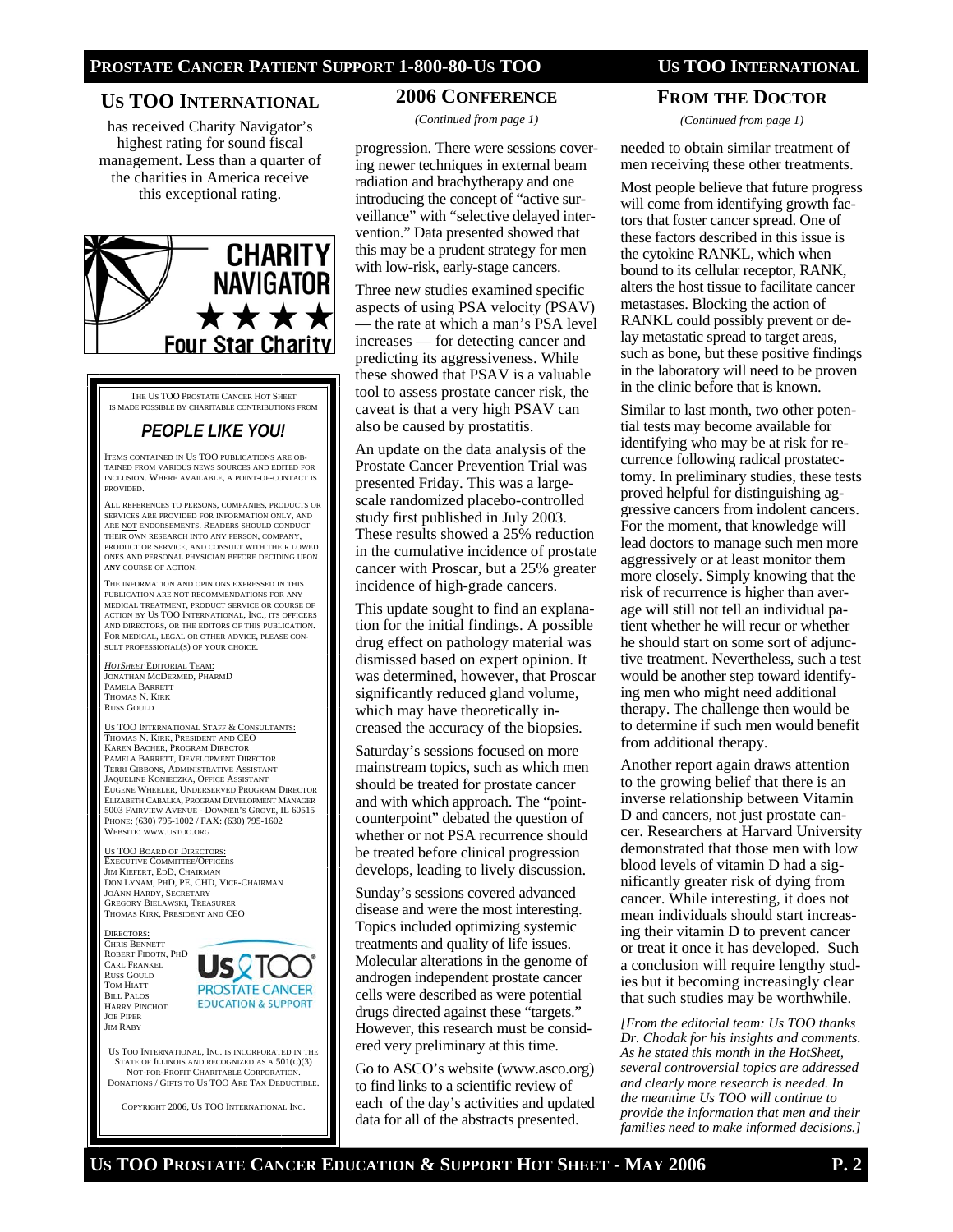#### **LIFE INSURANCE OFFERED TO CANCER SURVIVORS**

The Hartford Financial Services Group Inc. will make life insurance coverage more accessible to men with prostate cancer, recognizing that the rates of survival are increasing as a result of earlier detection.

The Hartford plans to announce Monday that it will offer insurance at standard rates to men 60 and older who have been surgically treated for moderate levels of prostate cancer. In the past, men had to wait up to three years following treatment in order to qualify for life insurance coverage and would have paid significantly more in premiums over five years.

Nearly two-thirds of those diagnosed with prostate cancer are 60 and older, said Mike Kalen, an executive vice president who heads The Hartford's individual life division. As many as 250,000 men diagnosed with prostate cancer in the past five years could qualify for the new insurance rates.

A 60-year-old man who successfully undergoes surgery for prostate cancer and qualifies for The Hartford's new standard rates could obtain life insurance coverage immediately.

If he is a nonsmoker and applies for a 10-year term policy with a \$500,000 death benefit, the annual premium would be \$3,045 using the new guidelines, compared with \$9,210 under previous guidelines. Savings over five years would total nearly \$31,000.

He also could obtain life insurance coverage to protect his family immediately after surgery. Previously, coverage would not have been available for the first three years after treatment.

Kalen said that 20 years ago about half of those who were diagnosed with prostate cancer died within 10 years. With early detection and, if necessary, surgical treatment, the survival rate for at least 10 years following diagnosis is now 93 percent, he said.

*Associated Press, 27 March 2006* 

#### **STUDY LOOKING FOR PARTICIPANTS**

Patients sometimes say that they have a hard time communicating their thoughts about cancer with their spouses or partners. Similarly, spouses or partners of cancer patients sometimes say that it can be difficult to talk with their loved ones about how cancer has affected their own life. This issue is important to both patients and their spouses or partners, and yet is not well understood.

If you are in a relationship with a spouse or partner and are receiving treatment or have been off treatment for two years or less, you can participate in this study. This study is open to both patients and their spouses. It takes no more than 15 minutes of your time to complete a questionnaire about how you communicate with each other about cancer, your mood, and your relationship with your spouse or partner.

There will be a \$10 American Express coupon that you will receive in gratitude for your participation.

This study is being done under the direction of Alice B. Kornblith, PhD at the Dana-Farber Cancer Institute. If you are interested in taking part in this study, please contact Ms. Rebecca Casey (Tel: 617-632-2271; e-mail: Rebecca\_Casey@dfci.harvard.edu.

### **WHY BONE IS SUCH AN ATTRACTIVE TARGET**

Many cancers, including breast cancer malignant melanoma, metastasize to the bone, and the local factors in the host tissues that contribute to metastatic colonization are beginning to be uncovered. Chemokines in the target tissue to which the cancer cells will metastasize are important, and Jones et al (Nature, Vol. 440, pp. 692-6, 2006) show that the cytokine RANKL (receptor activator of nuclear factor kB ligand) is another factor that governs metastasis to bone for tumor cells that express the receptor RANK. RANK was detected in primary human tumor samples from breast and prostate cancer, as well as in several cancer cell lines. Cancer cell lines (human breast and prostate and mouse melanoma) responded to RANKL with actin reorganization, activation of several signaling pathways, and cell migration. The decoy receptor osteoprotegerin (OPG) blocked actin polymerization and cell migration induced by RANKL. Injection of the mouse melanoma cell line B16F10 into the hearts of mice led to metastasis of the cancer cells to multiple organs, including the bones, which produced paralysis and ultimately death. Treatment of the mice with OPG specifically reduced metastasis to the bones, eliminated paralysis over the course of the experiment, and increased the survival of the mice. Thus, RANKL appears to be a key factor contributing to bone metastasis and may be a clinical target for reducing morbidity and pain associated with cancers that metastasize to the bone.

*Sci. STKE, Vol. 2006, Issue 329, pp. tw114, 4 April 2006*

Washington Gov. Chris Gregoire at the signing of a new bill requiring insurance companies to pay for prostate cancer screening when a physician, physician's assistant, or nurse practitioner requests it, regardless of age of the patient. The bill included \$50,000 for public awareness funded through the state health department. These funds will be available to help raise awareness for minority and underserved populations. Jim Kiefert, Us TOO International Chairman of the Board, Washington resident and bill supporter, was on hand for the ceremony (back row,  $3<sup>rd</sup>$  from right). The bill was supported by local Us TOO chapters, NPCC of Washington, the Washington State Prostate Cancer Task Force, the Comprehensive Cancer Control Organization in Washington, and many other support group leaders and members. Congratulations to all!

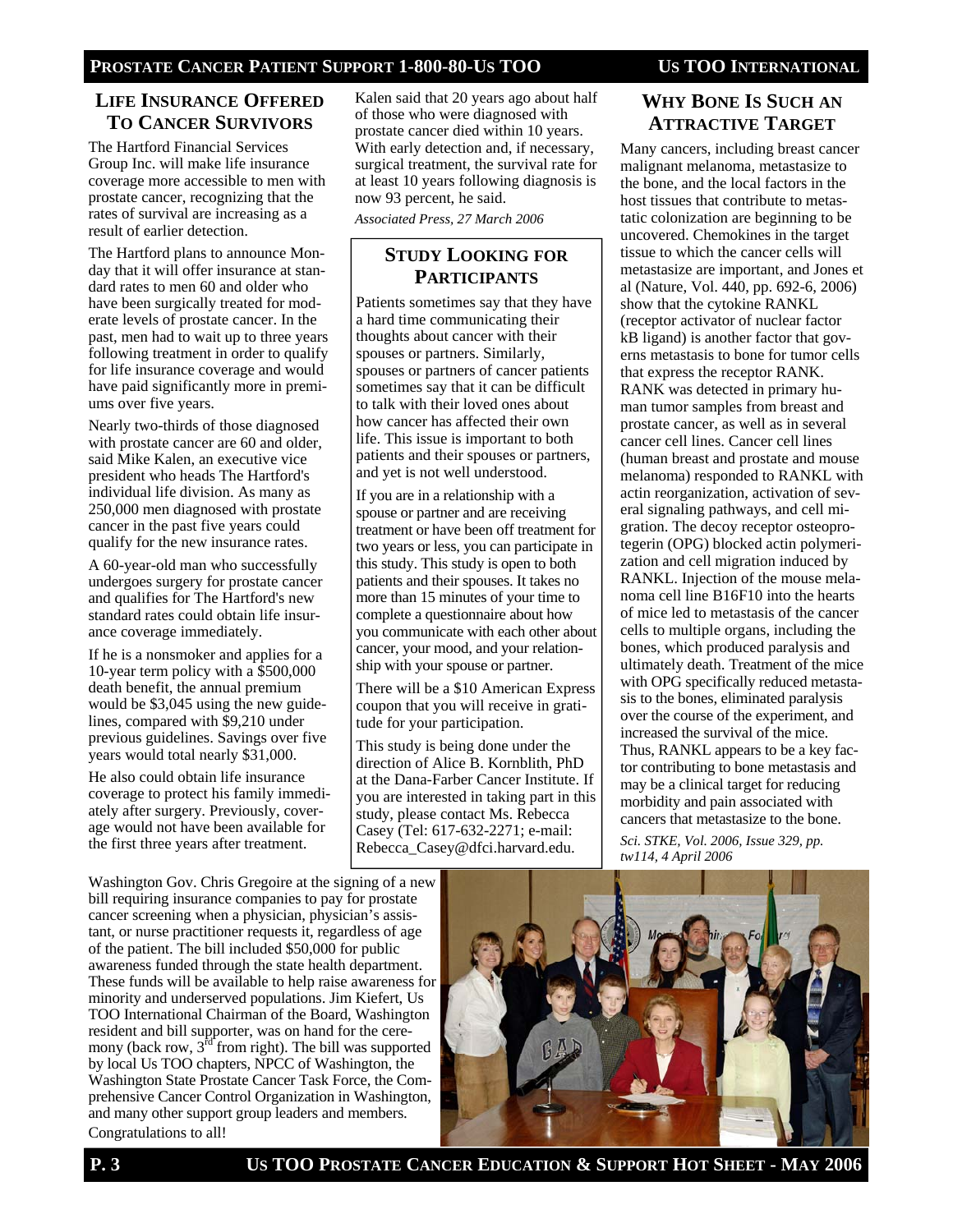## **RAISING A VOICE FOR ADVANCED PROSTATE CANCER**

#### **By Jim O'Hara, Prostate Cancer Research Institute (PCRI)**

[From the editorial team: This article by Jim O'Hara from the Prostate Cancer Research Institute (PCRI) is being run here in the *HotSheet* and in PCRI's Insights to reach the maximum number of people. There is growing awareness by many of us that we need to come together to tell our stories, develop our agenda and advocate for more care and treatment options. Take action! Please note at the end of the article there is an opportunity to place your name on a list to join the effort and stay in touch with everyone as our effort grows and develops.]

Awareness of prostate cancer and early detection of the disease are increasing **but** most of the media attention ignores the fact that **around 30,000 men in the United States died of this disease during 2005. Additionally, there are 48,000 men dealing with hormone refractory prostate cancer**. For these men, there are few treatment options available. Even treatments in the late stages of development offer little measure of hope. The outlook appears even darker when you consider the impending impact of the "baby-boomers".

The combination of limited research money, low public awareness and an ultra-conservative approval process by the FDA has contributed to effectively shutting down the pipeline of approved drugs targeted for advanced prostate cancer where the need for new treatments is most dire. Clearly something should be done about these interrelated funding, public awareness, and drug approval limitations.

And, as the HIV/AIDS community has proved, something can be done. Recently, a promising step forward was made when leaders of several prostate cancer nonprofits convened in an unprecedented roundtable meeting to discuss opportunities for our community to better work together and to identify core issues in "advanced prostate cancer.*"*

**The** *Advanced Prostate Cancer Advocacy Meeting,* sponsored by an unrestricted grant from Abbott Oncology, was held February 23, 2006 in San Francisco before the *2006 Prostate Cancer Symposium.* There were atten-

dees from organizations including the PCRI, Us TOO International, Prostate Cancer Foundation, The Prostate Net, National Alliance of State Prostate Cancer Coalitions, California Prostate Cancer Coalition, Prostate Cancer Coalition of Michigan, and American Prostate Health Initiative, plus prostate cancer experts Dr. Donald Coffey and Dr. Stephen Strum.

The meeting was structured to first listen to advocates for other diseases describe advocacy efforts that have significantly helped improve patient care. Marty Delaney and Brenda Lein of the HIV/AIDS advocacy organization *Project Inform* and Ellen Coleman of *CancerCare* discussed best practices and key achievements*.* They shared some key lessons learned in their advocacy movements with HIV/ AIDS, breast cancer, lung cancer and multiple myeloma.

- **Organizations must work together** in a coordinated effort and agree on specific direction. "The enemy is the disease, not each other."
- **Partnerships are important**, not only with each other, but also with government (NIH, NCI, FDA, Congress and the Administration), with academia, the pharmaceutical industry, the media and the public. Relationships must be developed with the key people to get results.
- **Advocacy requires sponsors** to provide funds to support paid professionals, activism and media campaigns.
- **There is a need for activism** to build grass roots support and gain media attention to the message and get it on the evening news.

• Advanced PC patients and their caregivers must be convinced that they deserve to receive better options.

Our guest advocates also suggested ways to make prostate cancer advocacy successful:

- **Men with advanced prostate cancer and their loved ones must be heavily involved with prostate cancer advocacy and issues.**
- **Advocates must be recruited and trained** in both advocacy and science of the disease. They must keep current with latest research for credibility.
- Advocates must be members of the committees that review new developments "not at a (controlled) public microphone expressing concerns."
- Advocates must seek out opportunities to be heard at professional and scientific conferences.

Next we heard from a few of our own experts regarding current issues facing prostate cancer.

- For men, prostate cancer remains second only to lung cancer in deaths and second to skin cancer in incidence (30,350 deaths and 232,090 new cases for 2005).
- While media attention has increased, most of the stories, especially in the "big" media, focus on early detection and local treatment options. This gives the public the impression that prostate cancer is not a life-threatening illness. **"The world does not even know that advanced prostate cancer exists."**
- Older advanced prostate cancer patients tend to accept their disease and *(Continued on page 5)*



**US TOO PROSTATE CANCER EDUCATION & SUPPORT HOT SHEET - MAY 2006 P. 4**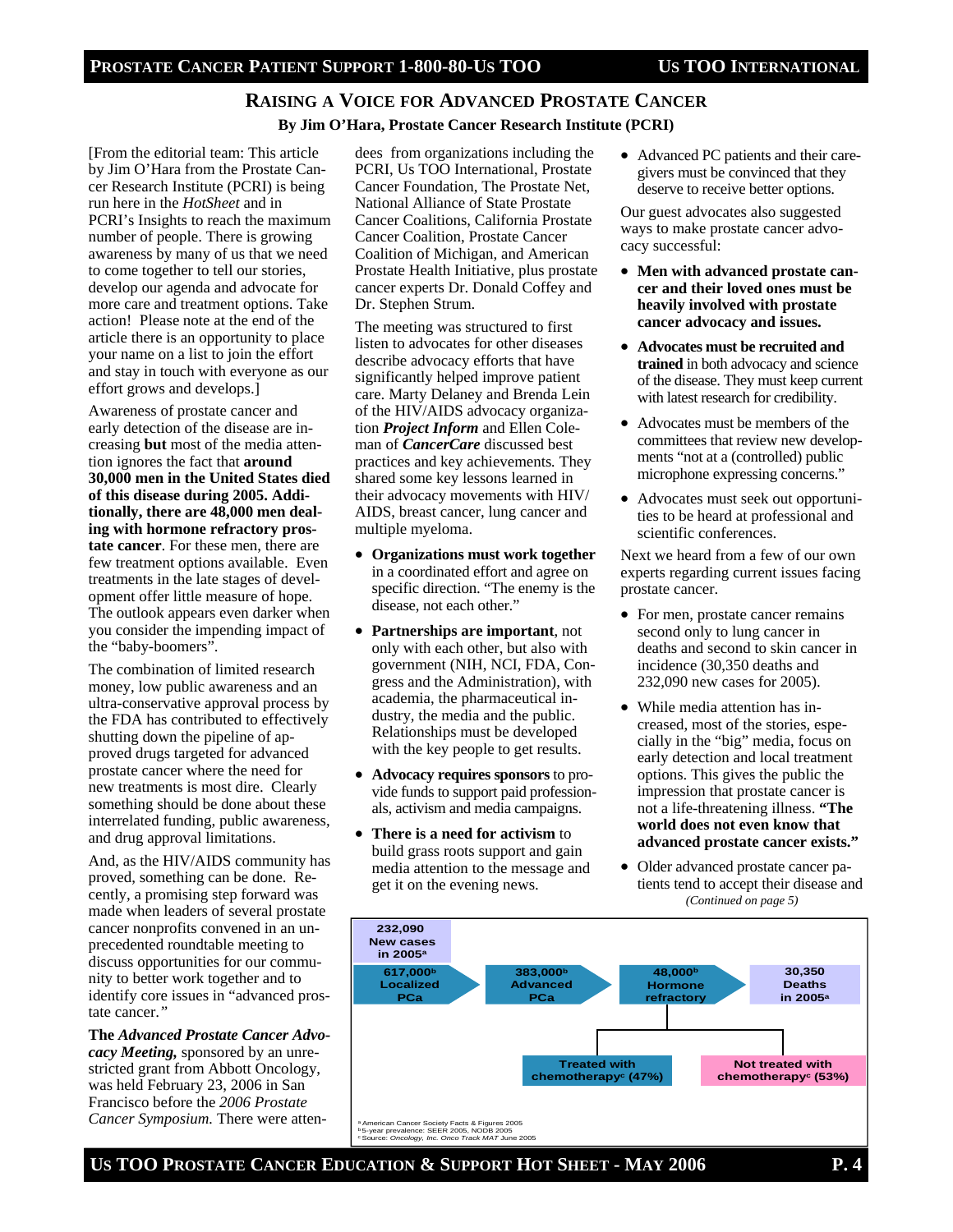#### **PROSTATE CANCER PATIENT SUPPORT 1-800-80-US TOO US TOO INTERNATIONAL**

#### **ADVOCACY MEETING**

*(Continued from page 4)* 

have proven to be poor advocates for their own cause, while men diagnosed at a younger age may keep their disease secret because it could put their careers in jeopardy.

• There has not been a major new treatment modality for advanced prostate cancer has been developed in decades and there are few options to offer to men who fail to respond to androgen deprivation (hormone) therapy.

Drs. Strum and Coffey both addressed this last point. Dr. Strum reiterated the plea that he and Bill Blair made at the 2005 PCRI National Conference on Prostate Cancer that "*there are a number of things (in development or being used for other cancers) that look very exciting but have not been made available to men with advanced prostate cancer.*"

Dr. Coffey forcefully concurred, stating:

*"We are vastly under-treating advanced prostate cancer. Let's get all of the drugs that are out there for advanced cancers and try to find out on a group of patients, if there is anything here to give them hope*."

Attendees passionately discussed the current "invisibility" of advanced prostate cancer patients, their lack of voice, and the relatively low media coverage the topic currently receives. This roundtable advocacy meeting was an important step toward presenting a more united front on the specific issues facing advanced prostate cancer patients.

#### **Attendees identified two priority issues**:

- Impacting FDA approval procedures that will lead to a meaningful change in treatments and tools available for advanced prostate cancer patients
- Raising public and media awareness of the needs of advanced prostate cancer patients.

The organizations represented agreed to vigorously pursue these two issues. By far, the greatest task will be to energize the prostate cancer patient and caregiver communities to carry this advocacy banner forward. **If you feel a passion to join in Raising a Voice for Advanced Prostate Cancer**, send an e-mail with your name, address and phone number to: raiseavoice@pcri.org.

#### **SCIENTISTS SEE PROGRESS IN PROSTATE CANCER TESTS**

Two companies have developed genetic tests that may eventually could help doctors better predict which prostate cancer patients have serious cases that need aggressive treatment, U.S. researchers reported last month.

One test, developed by San Diegobased Illumina Inc., was designed to help physicians tell which patients considered at medium risk will have their cancer recur after the prostate is removed. Those patients typically have a score of six or seven on the 10 point Gleason scale, which is among the standard tests for prostate cancer.

Researchers used the Illumina test to analyze prostate cancer tissue samples for 16 genes and studied how patients fared. This information can give patients a score indicating whether they were likely to experience a recurrence of cancer within the next five years.

If confirmed in future studies, "this information could be used to make the next leap as to what (treatment) a patient should or should not have," said Dr. Tracy Downs, a urologic oncologist at the Univ. of California at San Diego.

Another test developed by Berlin-based Epigenomics AG detects a gene called PITX2 and its "methylation," a chemical alteration that controls how active a gene is. The PITX2 gene is thought to play a role in regulating hormones, which can fuel cancer growth.

Men whose tissue samples tested positive on the Epigenomics test were three times more likely to experience cancer recurrence after having their prostate removed, researchers said. "Those are the people that are really possibly good candidates for early (post-surgical) therapy," said Susan Cottrell, a senior scientist at Epigenomics's Seattle-based U.S. unit.

The company plans to seek Food and Drug Administration approval of the test if its effectiveness is confirmed in a larger study, Cottrell said. The test could be available for use in patients "in another couple years," she added.

Findings on both tests were released at a meeting of the American Association for Cancer Research. Neither of these tests was designed to replace the Gleason score or the PSA blood test

that doctors typically use to determine the severity of prostate cancer, the researchers said.

Prostate cancer is the most common cancer in U.S. men. It is diagnosed in 232,000 men every year and kills up to 30,000 of them. Worldwide, 221,000 men die from prostate cancer each year.

*Reuters Health, 5 April 2006* 

## **PROSPECTIVE STUDY OF PREDICTORS OF VITAMIN D STATUS AND CANCER INCIDENCE AND MORTALITY IN MEN**

Giovannucci E, Liu Y, Rimm EB, et al

## **J Natl Cancer Inst 98: 451-9, 2006**

#### **Background:**

Vitamin D has potent anticancer properties, especially against digestivesystem cancers. Many human studies have used geographic residence as a marker of solar ultraviolet B and hence vitamin D exposure. Here, we considered multiple determinants of vitamin D exposure (dietary and supplementary vitamin D, skin pigmentation, adiposity, geographic residence, and leisure-time physical activity—to estimate sunlight exposure) in relation to cancer risk in the Health Professionals Follow-Up Study.

#### **Methods:**

Among 1,095 men of this cohort, we quantified the relation of these six determinants to plasma 25-hydroxyvitamin D  $[25(OH)D]$  level by use of a multiple linear regression model. We used results from the model to compute a predicted 25(OH)D levelfor each of 47,800 men in the cohort based on these characteristics.We then prospectively examined this variable in relation to cancer risk with multivariable Cox proportional hazards models.

#### **Results:**

From 1986 through January 31, 2000, we documented 4,286 incident cancers (excluding organ-confined prostate cancer and nonmelanoma skin cancer) and 2,025 deaths from cancer. From multivariable models, an increment of 25 nmol/L in predicted 25(OH)D level was associated with a 17% reduction in *(Continued on page 8)*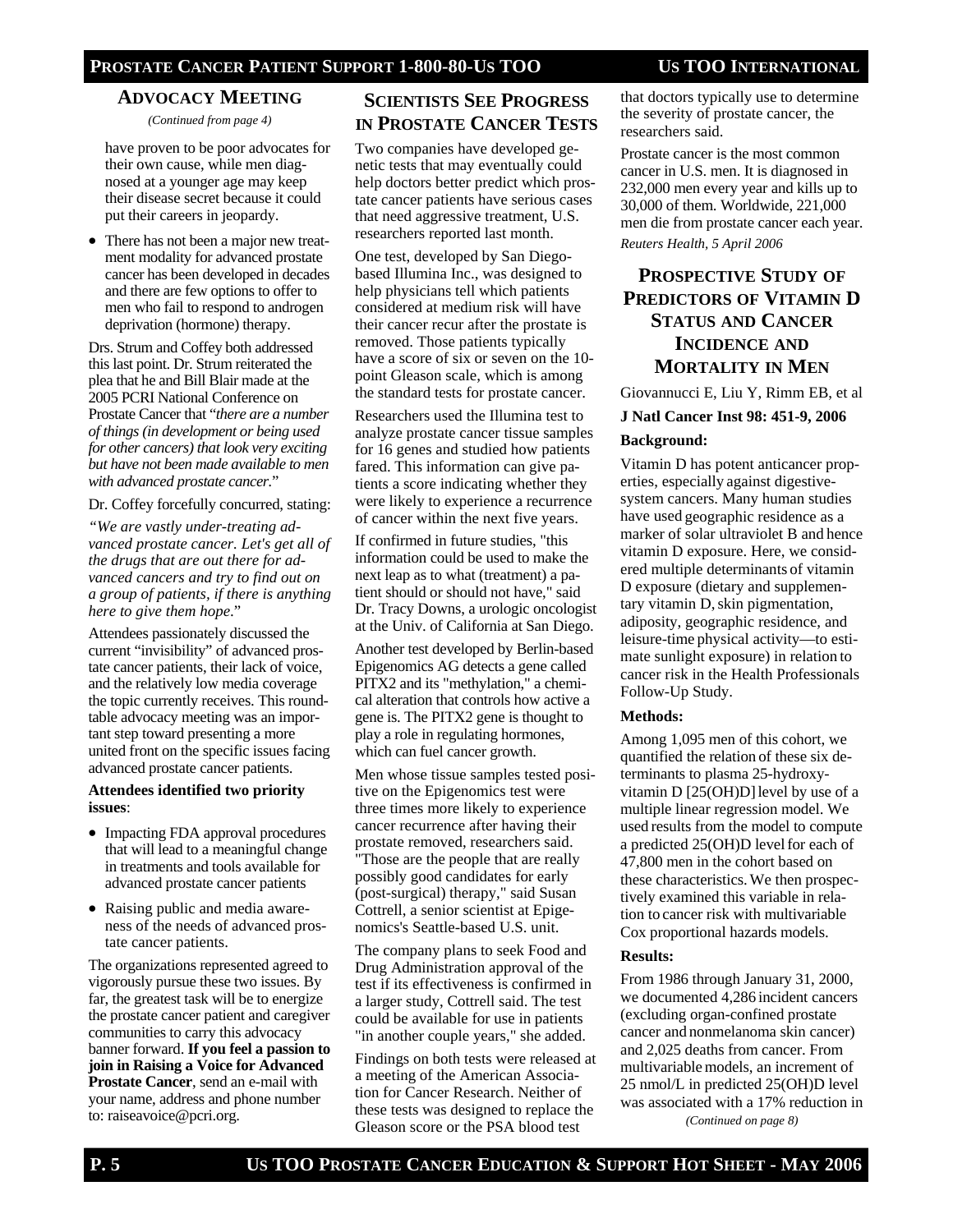#### **PROSTATE CANCER PATIENT SUPPORT 1-800-80-US TOO US TOO INTERNATIONAL**

#### **CIRCLES OF LOVE ALIVE IN CHICAGO ASCO CALL TO ACTION—**

On any given night you can find an Us TOO chapter meeting somewhere in the country and in other countries as well. A growing number of chapters also have separate small group meetings before, during of afterwards, specifically for spouses, partners, companions and family members.

This growing phenomenon is the result of increased awareness of how prostate cancer impacts those closest to the patient or survivor – often called the unseen patients. We now know that the overall physical and emotional wellbeing of a patient's loved ones can directly impact his own well-being.

In 2005, Us TOO created the *Circles of Love (COL)* Care Kit, providing insightful, easy-to-use, step-by-step tools for chapters and individuals to use to address the unique challenges of those closest to the patient. *COL* Care Kits includes an inspiring musical CD, a terrific book about impotence, and a collection of stories about the families of prostate cancer patients and survivors. Chapters are finding the *COL* Love tools valuable additions to their available resources.

One chapter actively using the *COL* Care Kit and Discussion Guide is the Don Johnson Chapter in the northwest suburbs of Chicago, started in 1995 and named in honor of their 1st Leader. The leader of what they call their "partners group" is Shirley Grey, also the co-founder of the chapter with Don because of her husband's battle with prostate cancer. This chapter regularly has between seventy and one-hundred men and family members at any given meeting.

Shirley talks about the *COL* program in this way, *"The partners group began several years ago, but has become more focused with the addition of the COL program, and our recent use of the COL Care Kit and Discussion Guide."*

Shirley continues, *"A few months ago, we enticed more partners to participate in our regular meetings by giving the COL kits to the first 10 who joined at that meeting. Our members really appreciate the ease of reading and the fact that they can each relate to someone's story or piece of another story. We are* 

*starting to discuss individual stories from the COL Collection and use the excellent discussion questions found in the COL Discussion Guide. In addition, one couple really enjoyed the COL music CD, listening to it on the way to the meeting."* 

Shirley concludes, *"We are excited to explore different ways to use the diverse and valuable COL materials, and we look forward to many more support tools from Us TOO"* 

Last month, Us TOO announced a *COL* Grant available to a few fortunate chapters. We will continue to accept grant applications through May. Selected chapters will also receive the undivided support of Us TOO Companions and Families resource person, and nationally know caregiver advocate, Elizabeth Cabalka. Chapters that are selected will receive all the *COL* Care Kits and materials they need to host a companions and family event or ongoing support venue **FOR FREE**.

*COL* Grant applications are available by contacting Elizabeth at 320-980-0437 or by e-mail at Elizabeth@ustoo.org. You need not be a chapter leader to apply, however, you must be affiliated with an Us TOO chapter. Completed applications should be returned to Elizabeth by May 31, 2006 to be eligible to receive the grant. **APPLY TODAY!**

*Circles of Love Care Kit was released in June 2005. The Circles of Love Discussion Guide was distributed to all chapters in early February. The Circles of Love Care Kit and all its individual components are available for purchase by calling the Us TOO offices at 800-808-7866. For additional information about The Circles of Love Program, please contact Elizabeth at* 

*320-980-0437 or* Elizabeth@ustoo.org.

# **FOR PATIENTS, TOO**

Members of Congress are on recess for the next two weeks for their spring indistrict work period, so now is an ideal time to meet with your elected representative at home. Meeting now with your Member of Congress personalizes - and makes more immediate - issues facing oncology in your community.

While you meet with your Member of Congress at home, ASCO will continue its work with Congressional leaders in both the House and Senate. Our goal is to advance legislative and administrative proposals that:

- Promote quality cancer care. Payfor-performance proposals and other similar efforts advancing in CMS and on Capitol Hill must progress in consultation with the oncology community and must build on extensive work that ASCO and others have already undertaken.
- Provide appropriate payment for cancer care services. ASCO is working with patient advocates and community oncologists to advance a comprehensive legislative proposal to recognize and pay for the full range of services that oncologists provide.
- Ensure access to chemotherapy. ASCO is working to advance legislation to provide fair and adequate payment for chemotherapy drugs.

The pace of change in Washington may not be as fast as we would like, but our determination and energy do not waver. You and your patients are uppermost in our thoughts and our efforts. Your energy over the next two weeks will get us closer to our collective goal of achieving good policy that provides high quality care to all cancer patients.

*Chair, ASCO Clinical Practice Committee* 



*Shirley Grey, second from right, and her "partners group" at a recent meeting. They are finding the COL Care Kit and discussion guide to be valuable tools for supporting the needs of spouses, companions and family members of prostate cancer patients.*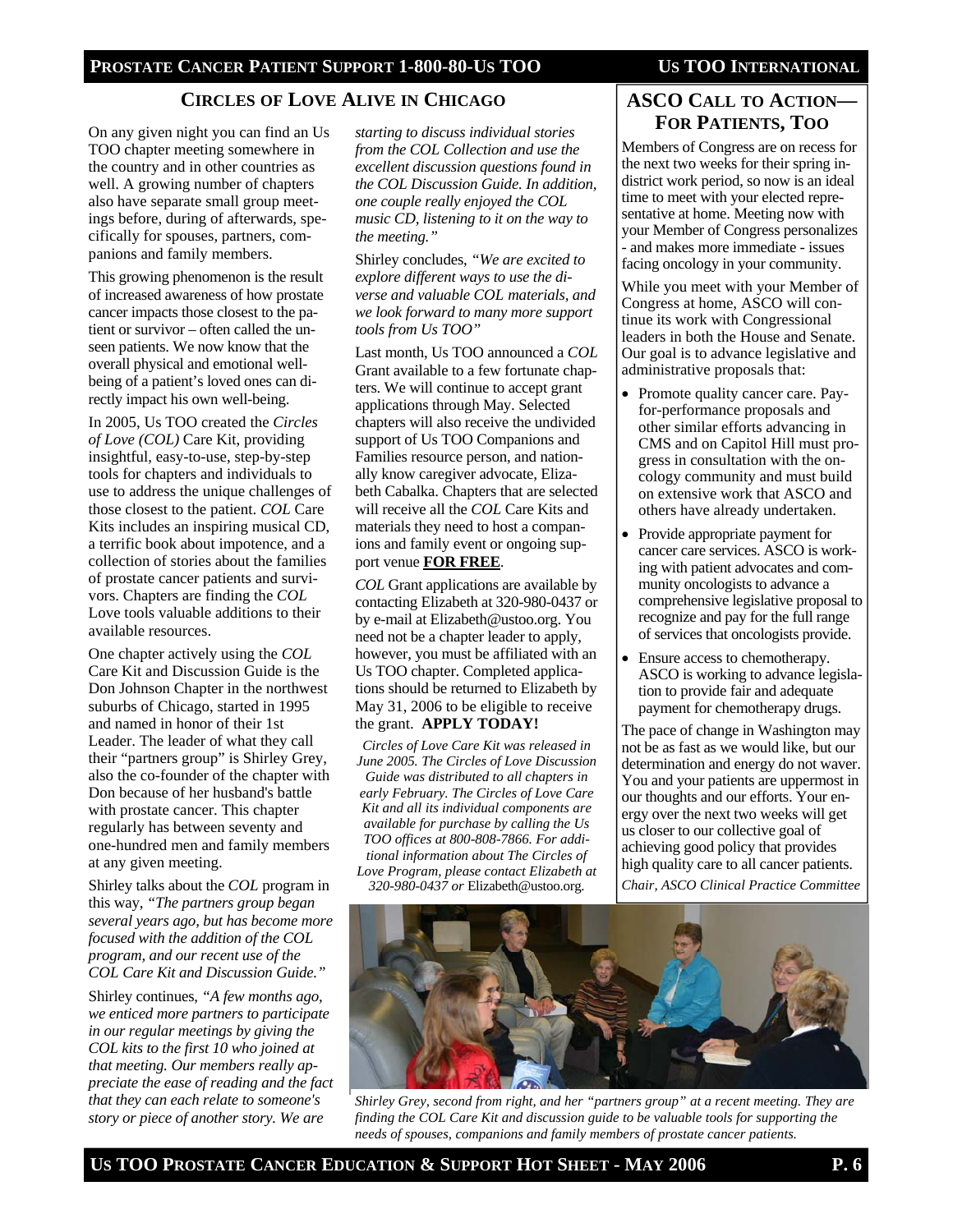# **PREVIEW US TOO AUCTION CATALOG NOW AT WWW.USTOOAUCTION.CMARKET.COM**



*Show your TRUE BLUE colors by supporting prostate cancer patients and their families on National Cancer Survivor's Day, Sunday, June 4, 2006* 



*Proceeds from all items sold benefit Us TOO's FREE programs, support services and educational materials for prostate cancer patients and their families*